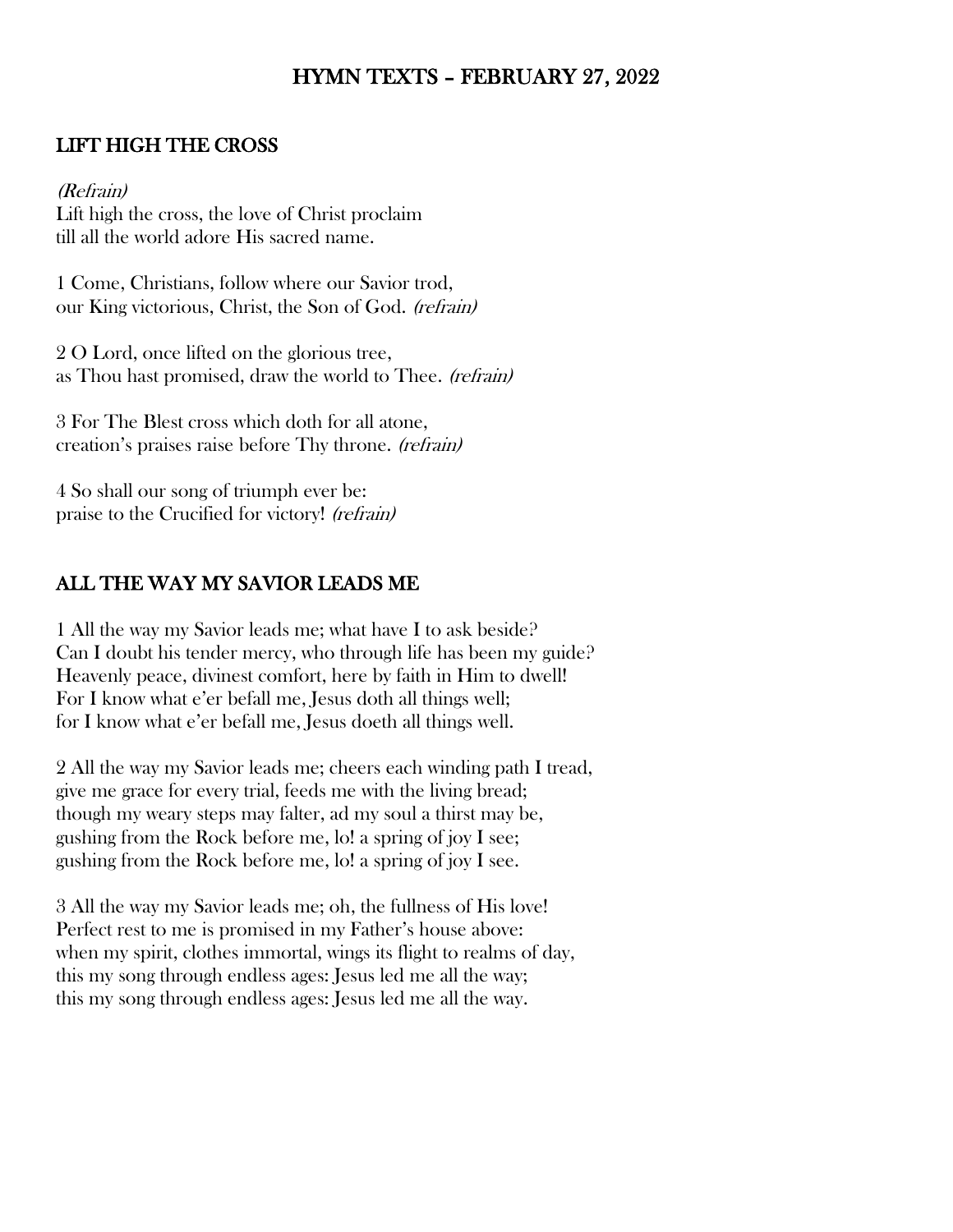# COME YE SINNERS, POOR AND NEEDY

1 Come, ye sinners, poor and needy, weak and wounded, sick and sore; Jesus ready stands to save you, full of pity, love, and power.

#### (Refrain)

I will arise and go to Jesus, He will embrace me in His arms; in the arms of my dear Savior, O there are ten thousand charms.

2 Come, ye thirsty, come, and welcome, God's free bounty glorify; true belief and true repentance, every grace that bring you night. (refrain)

3 Come, ye weary, heavy laden, lost and ruined by the fall; if you tarry till you're better, you will never come at all. (refrain)

4 Let not conscience make you linger, nor of fitness fondly dream; all the fitness He requireth is to feel your need of Him. (refrain)